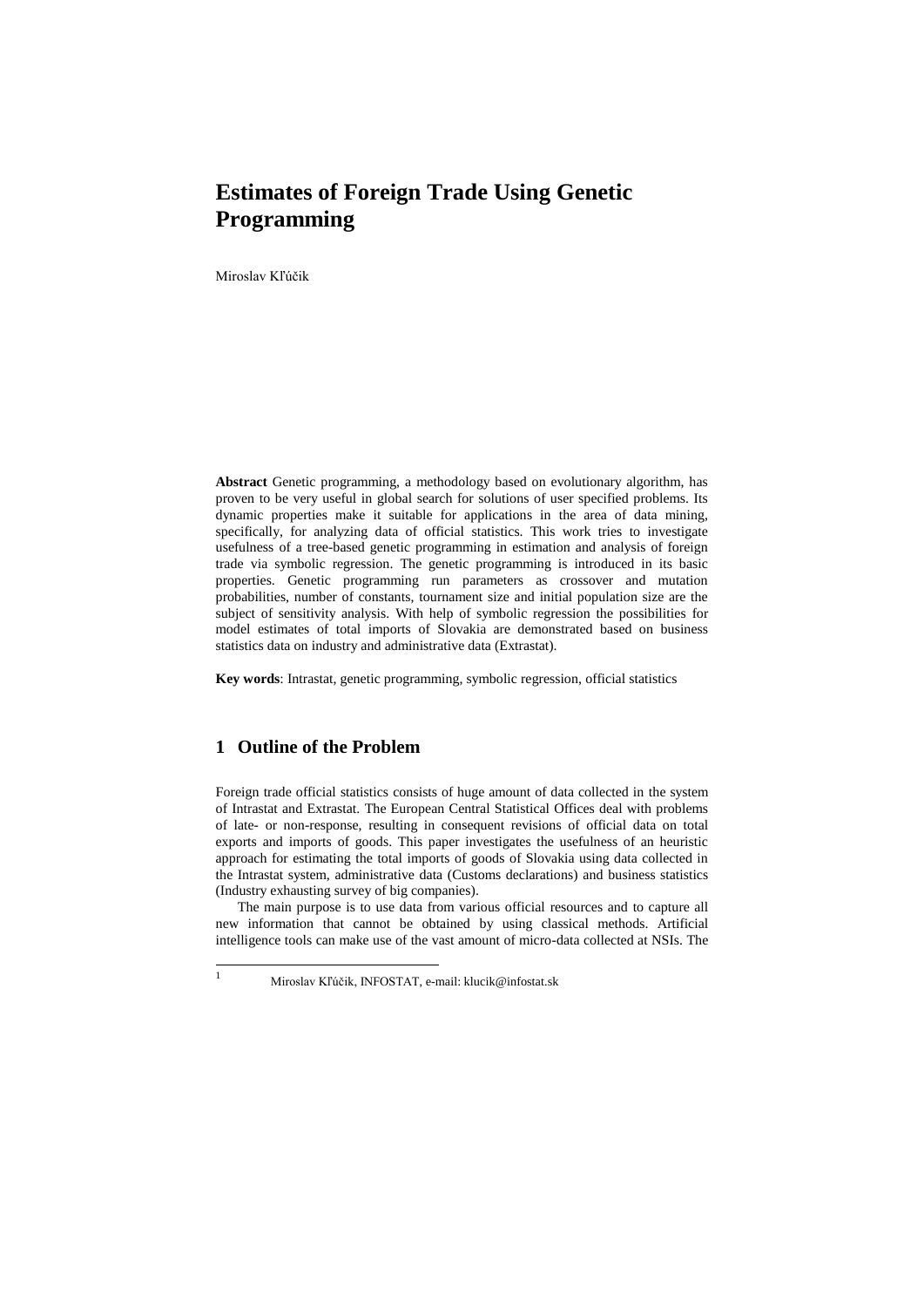European Plan of Research in Official Statistics concludes (2007): "Also the use of such techniques as neural networks/artificial intelligence in data mining and comparisons with classical statistical approaches need to be further researched."This is an attempt to produce an artificial intelligence tool for National Statistical Institutes in EU.

Contemporary there is little evidence in literature on studies oriented at symbolic regression via genetic programming in official statistics. In similar areas, Kronberger et al. (2011) aims at identification of variable interactions using macroeconomic time series and symbolical regression via genetic programming. Kotanchek et al. (2011) aims at detecting models and outliers in large public data sets.

## **2 The Approach**

In practice the estimation of total imports and exports is a complex task, covering processing of questionnaires, requesting additional and specific information from the companies, providing feedback to companies and estimation and calculation of aggregates in different foreign trade classifications. Estimation of the main aggregates  $(1<sup>st</sup>$  official release) deals with high level of uncertainty due to incomplete information from reporting units and also due to estimation of units under the reporting threshold.

At the time of estimation huge amount of data is disposable, covering Intrastat data (CN, SITC, BEC and CPA classifications), Extrastat data from Customs' questionnaires (extra EU trade), but also data of business statistics, e.g. monthly surveys among businesses covering the production side of the economy.

Taking the time series of trade between Slovakia and individual countries of the CN, SITC and BEC classifications (only lagged), together with a 3-digit data of business statistics, the database will consist of more than 10 thousand time series. In a regression with total imports as dependent variable and other time series as explanatory variables, there exist approximately  $10^8$  combinations with 2 explanatory variables or  $10^{12}$  combinations of 3 explanatory variables. Including the various possibilities of the character of the relationships between the variables and problems of regression technique constraints (spurious regression etc.), there is a space for introducing more powerful estimation methods from the area of heuristics.

One of numerous computation methods dealing with large data sets is genetic programming (GP). In computer science it is enlisted among the artificial intelligence tools (evolutionary computation method). It uses the knowledge from other science branches as genetics, biology and ecology. In general, it is a very simple method. In the computation process it works with mathematical symbols that are grouped together according to chosen representation. The most used method is a tree representation; one tree is representing one individual, i.e. one solution. In the case of classical symbolic regression (with no prior assumption about the linearity or nonlinearity of the solution) a tree consists of branches and leafs, where leafs are representing various symbols (names of variables, constants). The branch is "holding" together more leafs with help of a function (terminal), the same way as in classical equation the parameters and function members are being held together by symbols of  $=$  or  $+$ .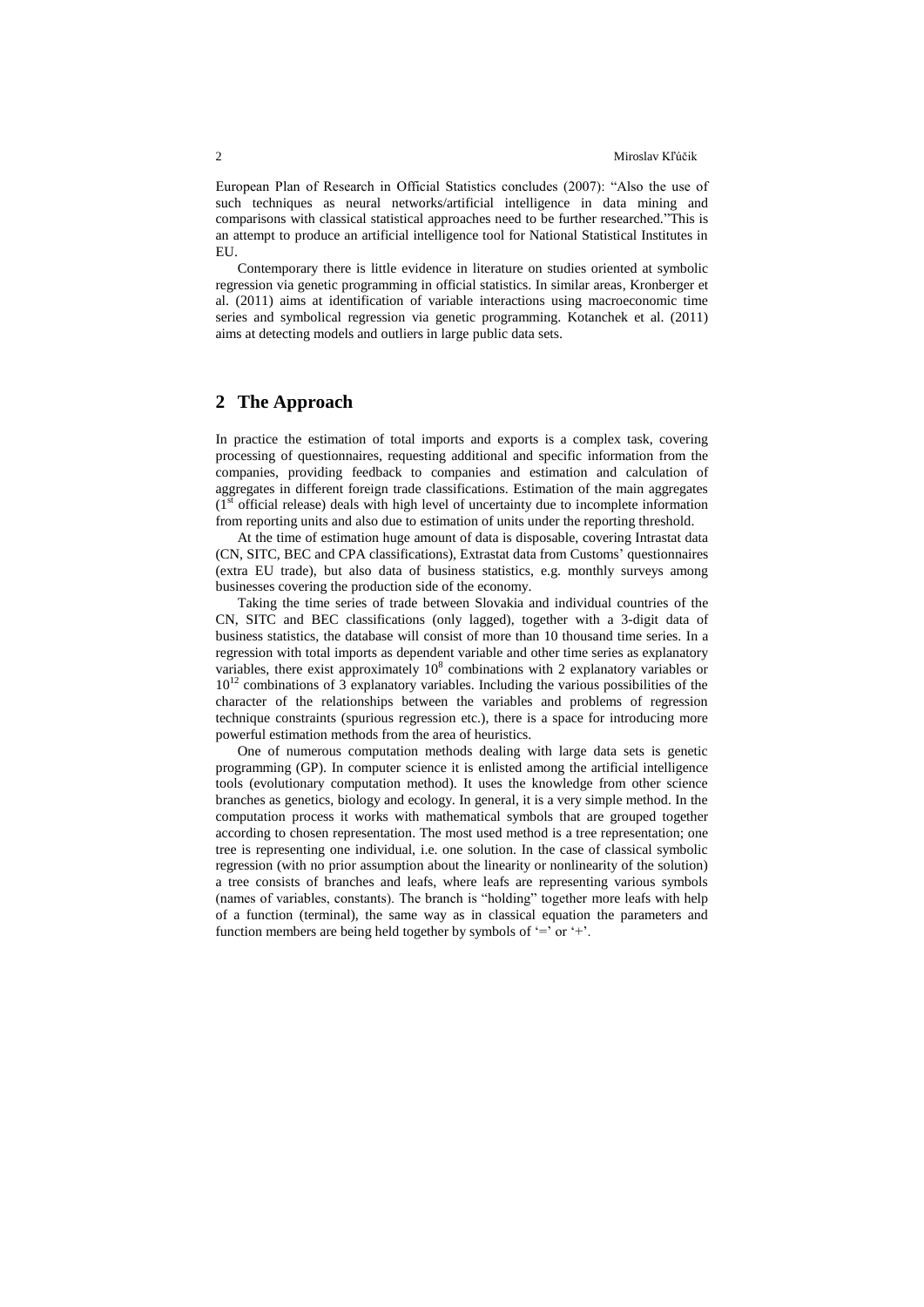### *2.1 Description of Genetic Programming Parameters*

The genetic programming "run" is comprised of number of parameters during the execution of the program, i.e. from the point of initiating the population to the termination of the execution. According to Poli et al. (2008) the parameters include number of initial population, number of constants used in the symbolic regression, number of generations (termination criterion), selection method (tournament method), tournament size, number of elites, probability of crossover, probability of mutation and some restrictions (maximum depth of individual, constant population) etc.

The optimal parameters for the given data set are chosen according to results of sensitivity analysis following the criteria of best fitness of individuals (lowest root mean square error – RMSE), best elites and diversity of population (number of leafs in the population). The most optimal parameters are found to be the following: initial population – 1000, number of constants in the population – 1000, number of generations – 70, tournament size – 22, number of elites in tournament – 1, probability of crossover  $-0.8$ , probability of mutation  $-0.05<sup>1</sup>$ . The data sample covers the period from 2004 to 2010.

The search for optimal fitted model of total imports has been conducted on 50 runs with maximum 70 generations for each run using the mentioned parameters. Analysis of this result can be approached in two different ways. Firstly, the best individual is evaluated, secondly, the structure of the results is analysed in detail as in Kotanchek et al. (2010).

## **3 Comparison and results**

 $\overline{a}$ 

The best individual from all runs on imports is a simple linear model consisting of turnover in industry (for export into Euro area), turnover in automobile industry and turnover in chemicals. As a proxy model an AR model is used. Comparing the RMSE of genetic programming' best individual (best individual model versus dependent variable) to a simply AR model, the model of genetic programming  $(RMSE = 0.025)$  is superior to the AR model with 12 lags (RMSE =  $0.028$ ). Also other 16 individuals had lower RMSE than the AR model. The residuals of both models are depicted in Figure 1.

The heuristic approach is able to imitate the traditional methods. Sometimes the explanatory variables can be considered a coincidence and so can be the results. In this case the examination of the structure of the genetic programming runs results is adequate. A detailed look into the structure of the results allows us a look into the best individuals' structure. For the most repeated leafs (i.e. explanatory variables), we can assume the highest association with the dependent variable. Surprisingly, in most occurring explanatory variables (first 50) there is no evidence of time series of CN, BEC or SITC. The mostly repeated variables are time series of turnover and orders in Industry. From the total of over 8 thousand leafs in the last generation of genetic programming evolution, the best time series is the total orders for export, which reports over 150 counts from all the leafs of individuals.

 $1$  Calculations were carried out by the author and documentation of these calculations is available by request from the author.